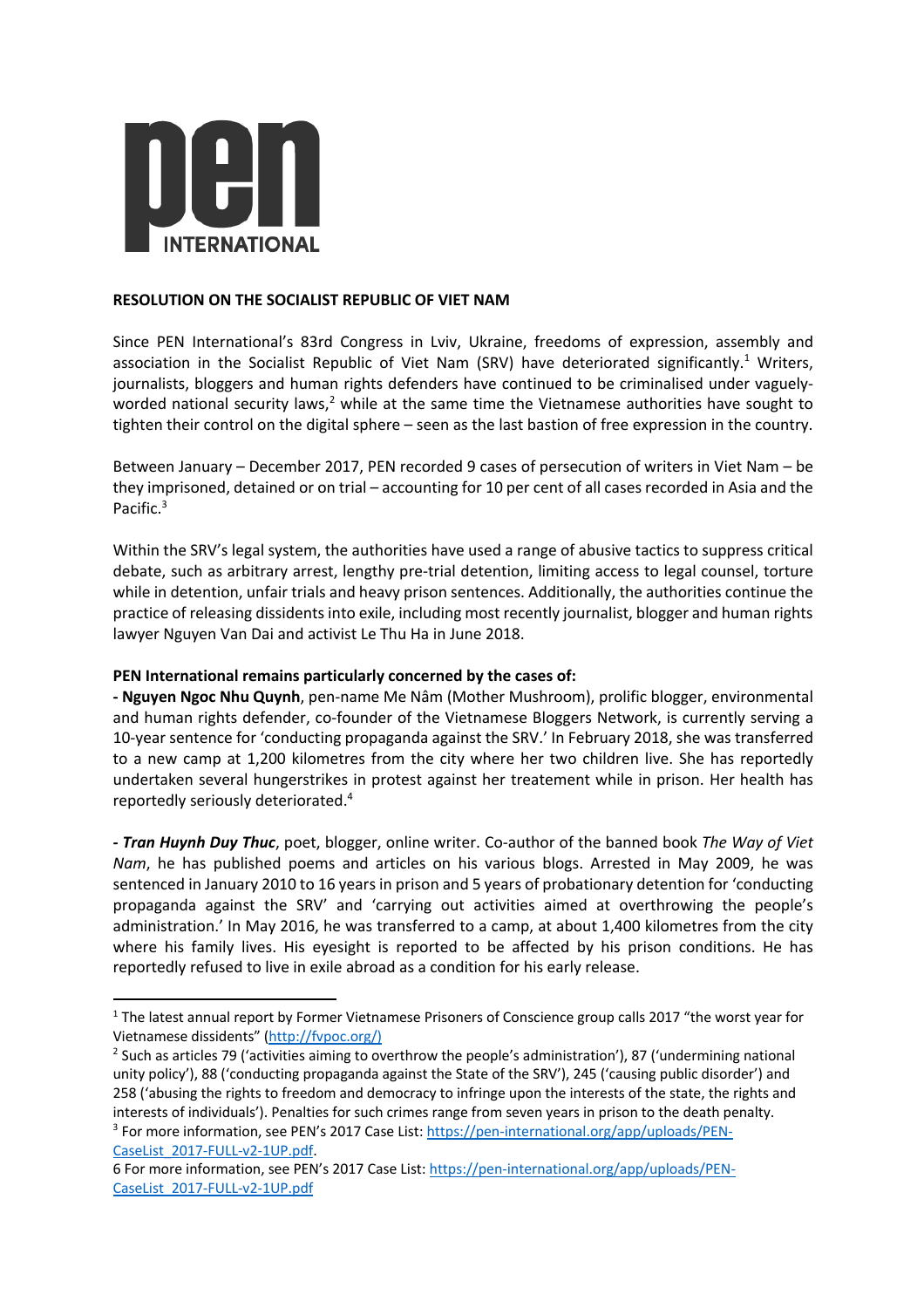*- Tran Thi Nga*, pen-name Thuy Nga, blogger, human rights defender, member of the Association of Vietnamese Women for Human Rights which supports and assists prisoners of conscience. She is known for defending the victims of illegal land grabbing. She protested against the alleged perpetrators and accomplices of a huge unprecedented marine pollution in April 2016. Tran Thi Nga was arrested on 21 January 2017. On 25 July 2017, she was sentenced to 9 years in prison and 5 years of probationary detention for 'conducting propaganda against the SRV'. In February 2018, she was reportedly transferred to a camp more than 1,000 kilometres from the city where her two children live. She is reported to be in poor health.

On 12 June 2018, Vietnam's National Assembly passed the Cyber Security Law that grants the Ministry of Public Security powers to seize users' personal information from Internet Service Providers (ISPs) on security grounds. Concerns have been raised that the new law lacks the necessary procedural safeguards. This law, which comes into effect in January 2019, is likely to stifle critical voices – be they expressing concern over government policy, environmental issues, or social injustice – and limit the diversity of ideas and opinions within the public sphere.

Provisions of particular concern in the new Cyber Security Law include the following clauses - which include overbroad and vague prohibitions that would infringe on constitutionally guaranteed freedom of expression and association rights, as well as infringements of citizens' security and privacy:

**Clause 8:** Prohibits activities that the security forces deem unacceptable. This is understood to include organising, encouraging, teaching as well as reviving historical facts, and "destroying the people's solidarity".

**Clause 15:** Prohibits (a) private citizens' calls for protest, or (b) encouragement to protest "causing disturbance to the peace."

**Clause 26:** Requires ISPs and social media companies to supply security forces with the activists' personal information without any legal constraint or procedural safeguard.

In December 2017, the Vietnamese military also revealed that it has created *Force 47*: 10,000 cyber troops to fight "wrongful views online"<sup>5</sup> targeting news websites, Facebook pages and blogs that are deemed to contain wrongful views or anti-state propaganda.

PEN International is deeply concerned by the arrest and arbitrary detention of several persons, including bloggers and human rights defenders owing to their participation in nationwide peaceful demonstrations since June 2018.<sup>6</sup> Citizens should be free to peacefully express their opinion about the Cyber Security Law and the draft Law on "Special Administrative-Economic Zones" which would grant territorial concessions to foreign investors, for a period of 99 years.

## **The Assembly of Delegates of PEN International calls on the Socialist Republic of Viet Nam:**

- To repeal the new Cyber Security Law;
- To drop all charges against and release, immediately and unconditionally, all writers, journalists and human rights activists who have peacefully exercised their freedoms of expression and association, especially Mrs. Nguyen Ngoc Nhu Quynh, Tran Huynh Duy Thuc, Mrs Tran Thi Nga and those listed in the Appendix;
- To abolish all forms of censorship and protect all citizens' constitutionally-guaranteed rights to freely express their views, including those who disagree with or question the government;
- *To end* the policy of releasing imprisoned writers into enforced exile abroad;
- *To guarantee* the right to a fair trial with independent judges and lawyers. *To improve* detention conditions in forced labour camps to meet international standards and to ensure that all detainees

 <sup>5</sup> https://tuoitrenews.vn/news/politics/20171226/vietnam-has-10000strong-cyber-troop-general/43326.html

<sup>6</sup> https://www.hrw.org/news/2018/06/15/vietnam-investigate-police-response-mass-protests